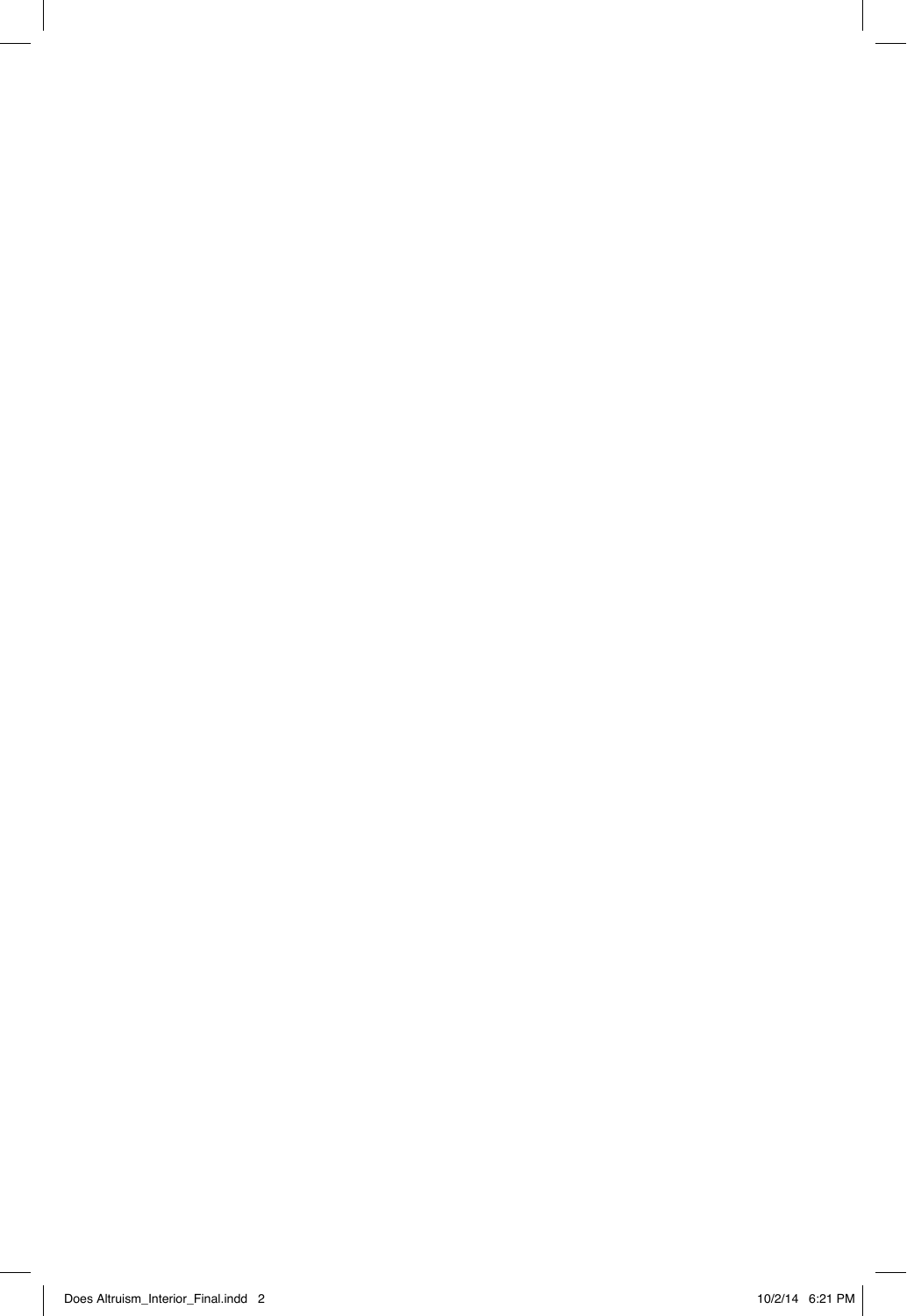## *Introduction* ALTRUISM AND EVOLUTION

LITRUISM IS a concern for the welfare of others as an end<br>in itself. Improving the welfare of others often requires a<br>cost in terms of time, energy, and risk. Even the simple<br>act of opening a door for someone requires a ti LTRUISM IS a concern for the welfare of others as an end in itself. Improving the welfare of others often requires a  $\sim$  cost in terms of time, energy, and risk. Even the simple of time and energy. At the opposite extreme, saving a life often requires a substantial risk to one's own.

Seemingly altruistic acts take place all around us, from simple courtesies to heroic self-sacrifice. The question "Does altruism exist?" might therefore seem like a silly topic for a book. Yet the claim that altruism does *not* exist has a long tradition in philosophical, political, economic, and biological thought. Those who challenge the existence of altruism do not deny that there are seemingly altruistic *acts* but question whether they are based upon altruistic *motives*. Pure egoists might help others as a means to pursue their own selfish ends, but they don't qualify as altruists because they don't care about the welfare of others as an end in itself.

The idea that altruism truly doesn't exist—that *all* people care *only* about themselves—might seem too extreme to take seriously.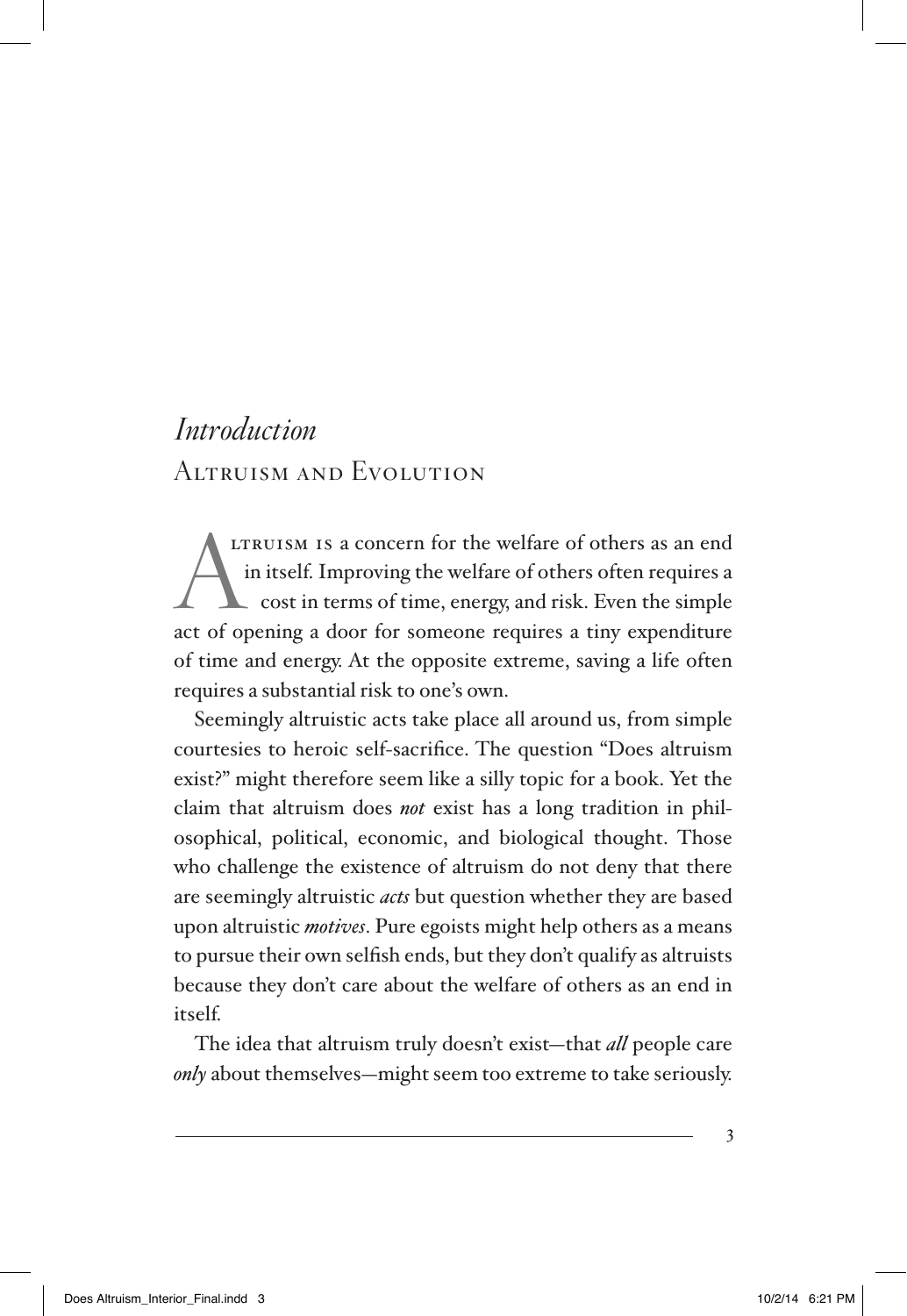Consider, however, that the word "altruism" didn't exist until 1851, when it was coined by the French philosopher Auguste Comte. If people are altruistic, then why doesn't the word (or its equivalent) have a more ancient pedigree?

The plot thickens when we consider the role that altruism plays in religious thought. About a decade ago, the John Templeton Foundation commissioned two eminent theologians and scholars of religion, Jacob Neusner and Bruce Chilton, to organize a conference on altruism in world religions. They began by asking one of their colleagues, William Scott Green, to outline a general framework for studying altruism that could be applied to particular religions by the other conference participants. Green reviewed definitions of altruism and provided this concise version: "Intentional action ultimately for the welfare of others that entails at least the possibility of either no benefit or a loss to the actor." According to the conference participants—each an expert scholar on a given religion—this concept is foreign to the imagination of *all* of the world's major religious traditions.<sup>1</sup>

I will return to Comte and religious belief systems in chapter 6. For now, suffice it to say that the question "Does altruism exist?" is not trivial and takes us into deep intellectual waters. In this book I use evolutionary theory as our navigational guide. Altruism occupies center stage in Darwinian thought because it appears difficult to explain as a product of natural selection. If natural selection favors traits that cause individuals to survive and reproduce better than other individuals, and if altruistic acts increase the survival and reproduction of others at a cost to the altruist, then how can altruistic traits evolve? This question has been debated from Darwin to the present and might seem as unresolved among evolutionists as among philosophers.2 On the contrary, I believe that a resolution is at hand, which I attempt to convey in this book.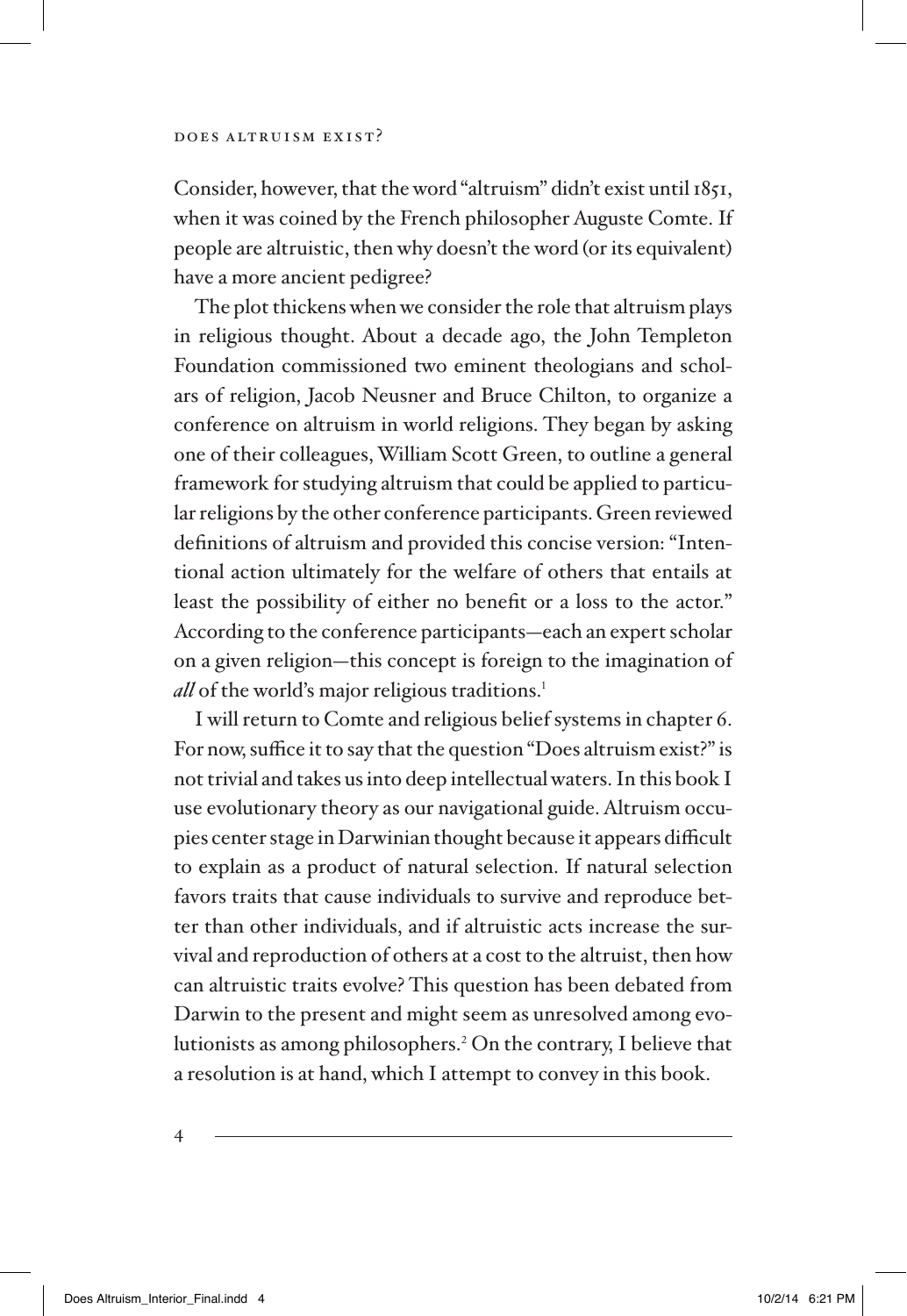This book initiates a series of short books on big questions organized by the Templeton Press and Yale University Press. The idea of a short book on a big question is both enabling and constraining. It must stick to the basics and provide an accessible introduction to a large and diverse audience. It should act as a portal to the academic literature without getting bogged down in the details.<sup>3</sup> Ideally, it should offer something to the expert in addition to the novice. I welcome the opportunity to write a short book on the big question of altruism for three reasons.

First, some of the biggest controversies in science end up appearing obvious in retrospect, even though decades were required for their resolution. Examples include the Copernican view of the solar system, Darwin's theory of evolution, and the theory of continental drift. We find it hard to understand in hindsight why smart people took so long to reach a consensus on these bodies of knowledge. I believe that the question of how altruism evolves is such a controversy that is just entering its resolution phase. Despite a half century of disagreement, people will look back and wonder what all the fuss was about. This book operates from a postresolution perspective, which enables me to explain how altruism evolves in a short space.

Second, most of the thinking on human altruism is not from an evolutionary perspective. Foundational ideas were established by thinkers who lived before Darwin or by contemporaries who did not fully absorb the implications of his theory. Even the modern academic literature is largely not from an evolutionary perspective, for reasons that I will recount as we go along. This literature often fails to carve the subject of altruism at the right joints, to use a venerable philosophical phrase. In other words, it often fails to make distinctions that are foundational from an evolutionary perspective, such as between proximate and ultimate causation.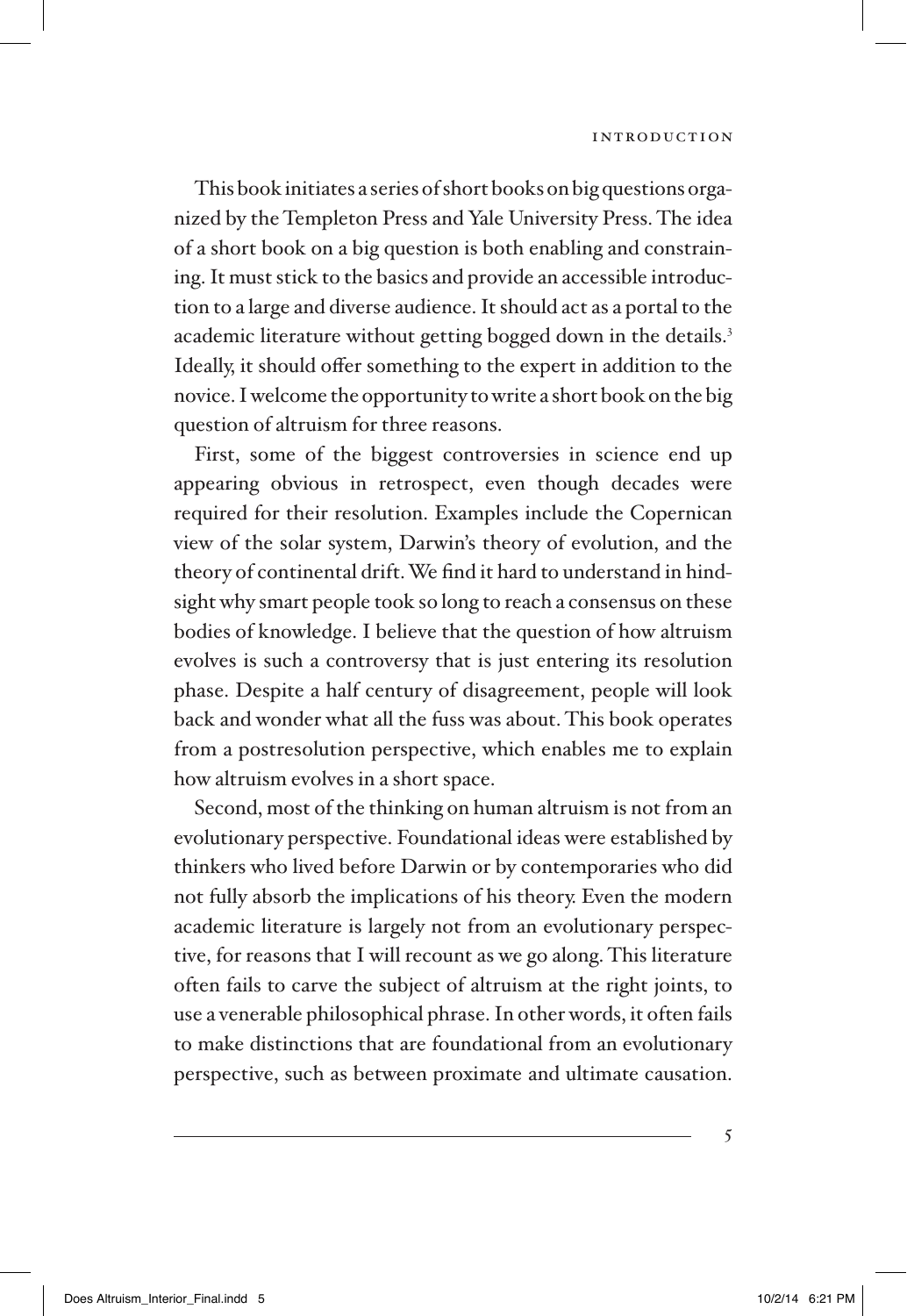When we base our analysis on evolution, some questions that appeared central become peripheral and other previously ignored questions become central. As an analogy, suppose that someone owes you money and offers to pay by cash or check. You might have a mild preference for one payment method, but your main concern is to be paid. As we shall see, some criteria for defining human altruism that have occupied center stage are like payment methods. They might exist, but we shouldn't care that much about them compared to other ways of thinking and feeling that produce equivalent results. More generally, I look forward to showing how evolutionary theory can carve the topic of altruism at the right joints, or at least *different* joints, in a short space.

Third, understanding altruism from an evolutionary perspective has enormous practical import in addition to its intellectual charm. My own inquiries took a practical turn in 2006 when I began to study altruism in the context of everyday life in my hometown of Binghamton, New York. A year later I helped to create the Evolution Institute, the first think tank to formulate public policy from an evolutionary perspective.<sup>4</sup> These endeavors have enabled me to explore topic areas such as economics and business, where the prevailing assumption is that people are motivated entirely by self-interest. Practices that follow from this assumption have had ruinous consequences, as we shall see. Yet well-meaning efforts to promote altruism can also have pathological consequences when they do not take basic evolutionary considerations into account, as strange as that might seem. By the end of this short book, if I have done my job well, the reader will understand why evolutionary theory is essential for accomplishing the altruistic goal of making the world a better place.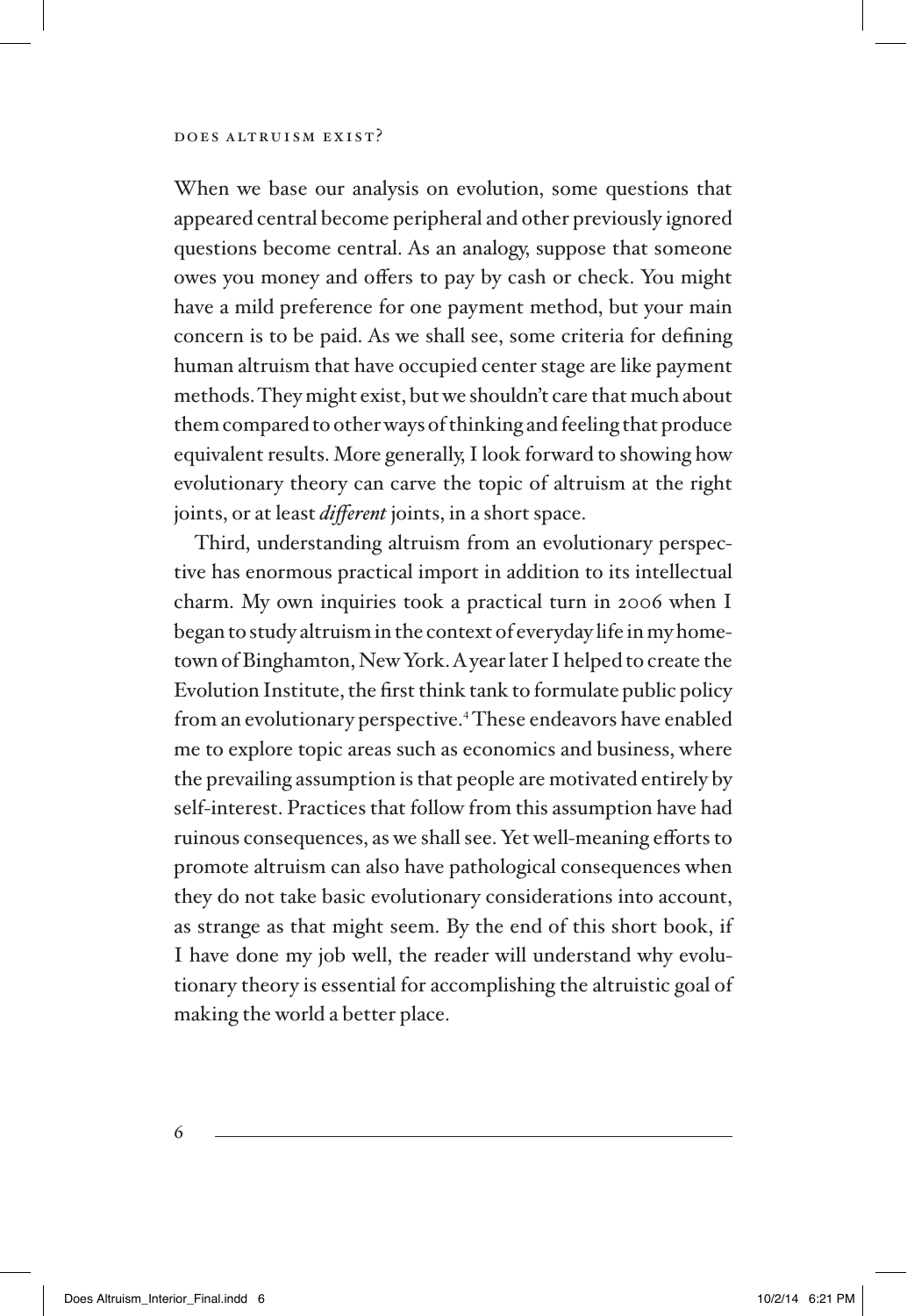## **CHAPTER**

## *Groups That Work*

MAGINE THE purest of altruists, who thinks only about<br>making the world a better place and cares nothing for her<br>own welfare, other than as part of the common good. Now MAGINE THE purest of altruists, who thinks only about making the world a better place and cares nothing for her imagine convincing this person that the world of her dreams is possible. There is only one catch. The people capable of achieving and maintaining her utopia do not necessarily think or feel about themselves and others in the same way that she does. She might need to learn how to think and feel differently to accomplish her altruistic goals.

Would a pure altruist accept this bargain? It seems to me that she must. If she insisted on clinging to her habits of thought, she would interfere with her own altruistic impulse to make the world a better place.

This thought experiment highlights two meanings of altruism that need to be distinguished from each other. The first meaning refers to how people *act*. If our pure altruist were asked to describe her perfect world, she would spend more time on what people do than how they think or feel. At a local scale, they would refrain from robbery, rape, and murder. A helping hand would be offered to those who fall upon hard times. At a global scale, there would be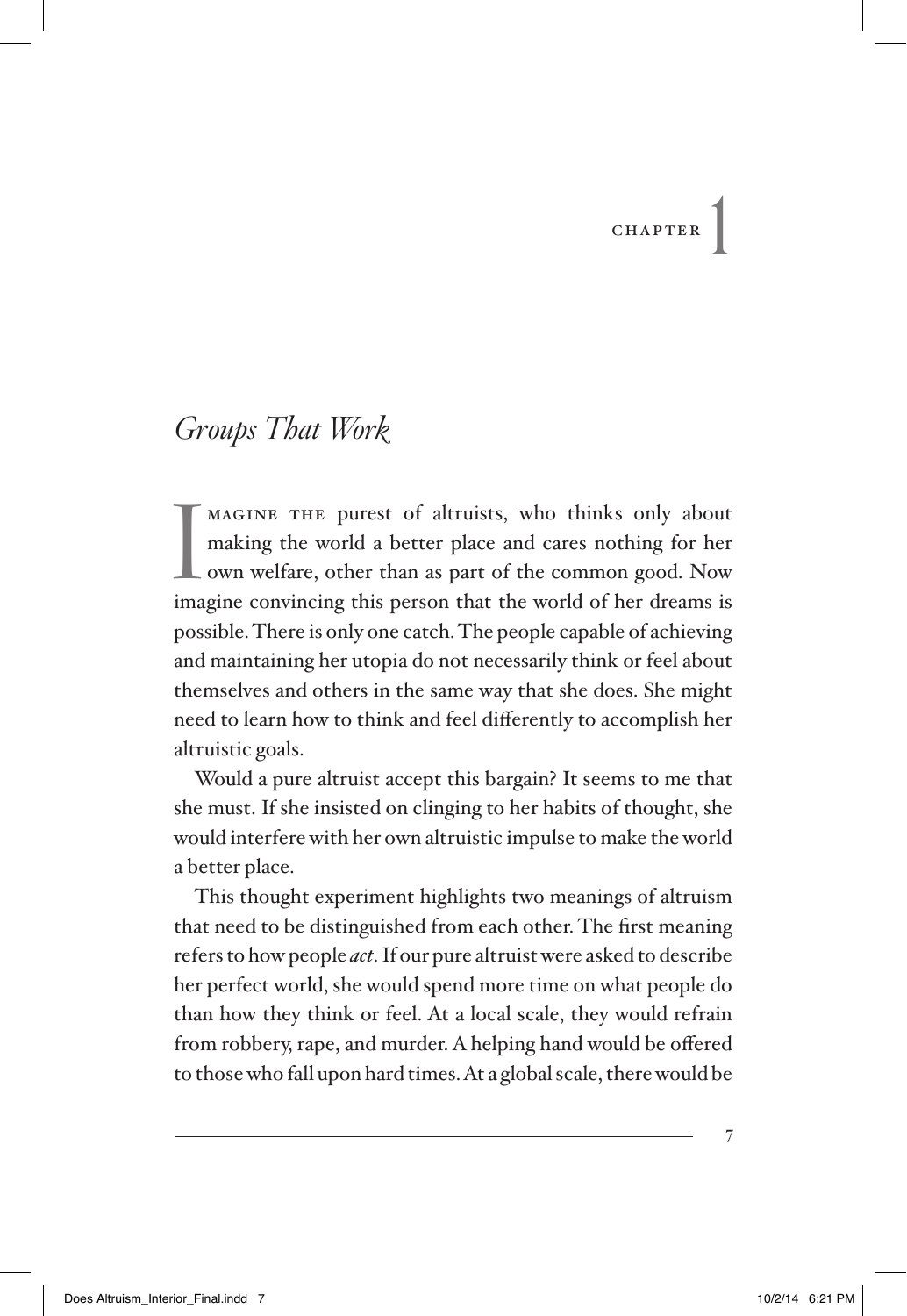an absence of warfare. The division between rich and poor nations would disappear. The great mass of humanity would somehow manage its affairs to avoid polluting and overheating the earth. It is impossible to talk about making the world a better place without referring to *actions* of this sort.

The second meaning of altruism refers to the *thoughts and feelings* that cause people to act as they do. Some thoughts and feelings are oriented toward the welfare of others and society as a whole, while others are more self-oriented. It might seem that the two meanings are straightforwardly related to each other. Get people to think and feel more altruistically, and the world will become a better place. If everyone could become as pure as our pure altruist, utopia can be achieved.

A little reflection reveals a more complicated story. Any given action can be motivated by a diversity of thoughts and feelings. I might help you because (a) I think it's the right thing, (b) I take pleasure in your pleasure, (c) I regard it as my ticket to heaven, (d) I am trying to improve my reputation, (e) I'm trying to put you in my debt, or (f) I'm being paid to do it. It's not obvious which of these thoughts and feelings count as most altruistic (a vs. b, for example) or if the most altruistic thoughts and feelings result in the most helping. Perhaps reputational mechanisms (d) work better than voluntary altruism (a–c), for example. Or perhaps market forces driven by self-interest result in societies that work best, as some economists contend.

These complications force us to recognize a one-to-many relationship between any given action and the mental events that can cause the action. They also force us to recognize that *our preference for some thoughts and feelings over others is based primarily on the actions they produce*. There is no other reason to privilege thoughts and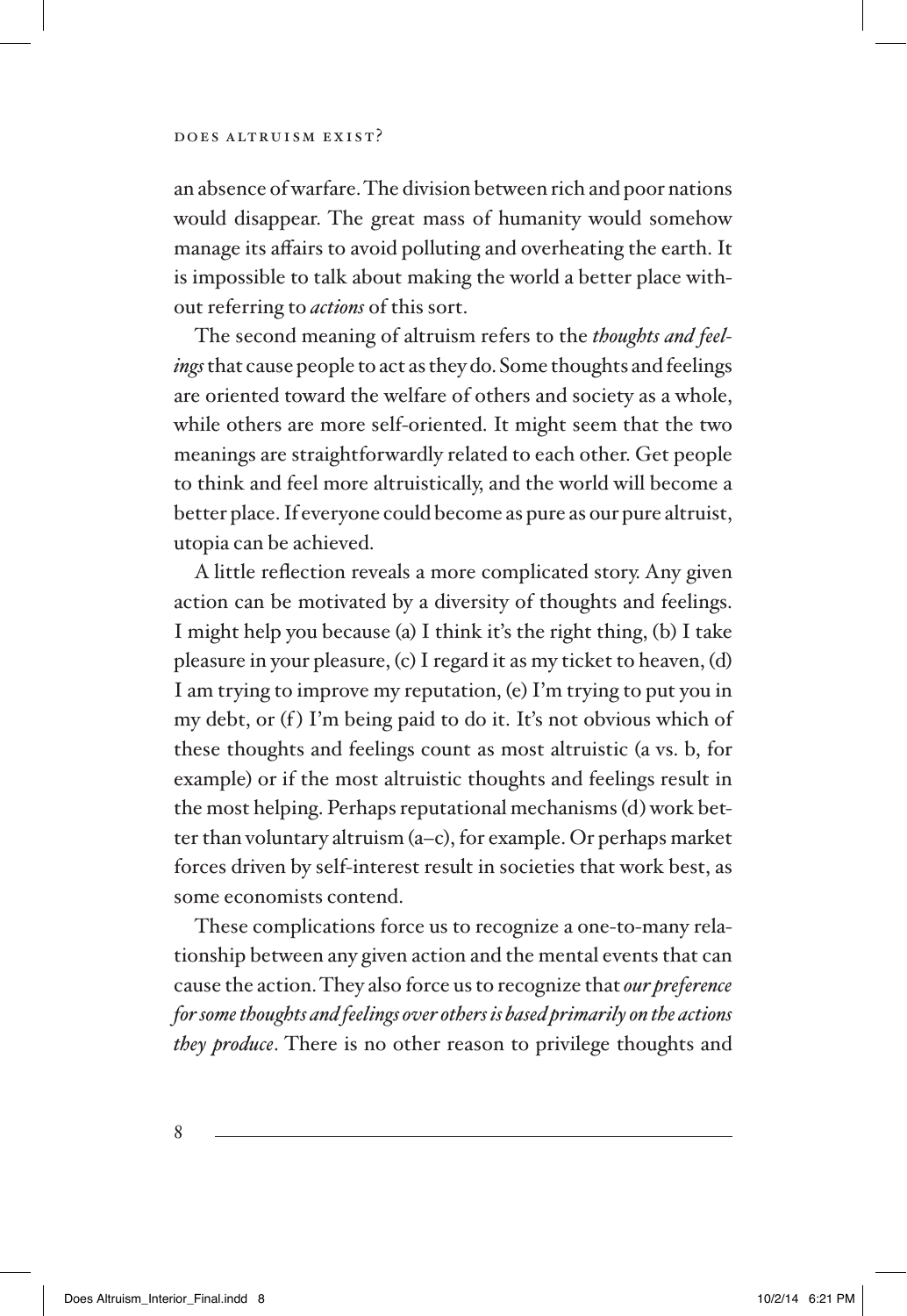feelings that count as altruistic over those that count as selfish.

In this chapter, we begin answering the question "Does altruism exist?" by investigating altruism at the level of action, deferring altruism at the level of thoughts and feelings until later. When Ted benefits Martha at a cost to himself, that's altruistic, regardless of how he thinks or feels about it. Altruism at the level of action is closely related to group-level functional organization. The reason that people need to provide services for each other is because we are a social species and mutual aid is required to accomplish together what cannot be accomplished alone. The list of activities that required mutual aid before the advent of agriculture included child care, hunting and gathering, defense against predators, and defense and offense against other human groups. The advent of agriculture led to an autocatalytic cycle between the production of resources and larger societies with division of labor, leading to modern megasocieties. Today we are so dependent upon the actions of others that we could no more survive on our own than an ant separated from its colony.

Something is functionally organized when its parts work together in a coordinated fashion to achieve a given end. The organelles of a cell and the organs of a multicellular organism are miracles of functional organization designed by natural selection to enhance survival and reproduction. The parts of a can opener are functionally organized to open cans. They are not functionally organized for chopping wood. Anyone can make this determination by attempting to use a can opener for both tasks.

When a group of organisms is functionally organized, its members coordinate their activities for a common purpose, just like the organs of an organism and the parts of a can opener. A group that is extremely well organized could even be called a *superorganism*, a

9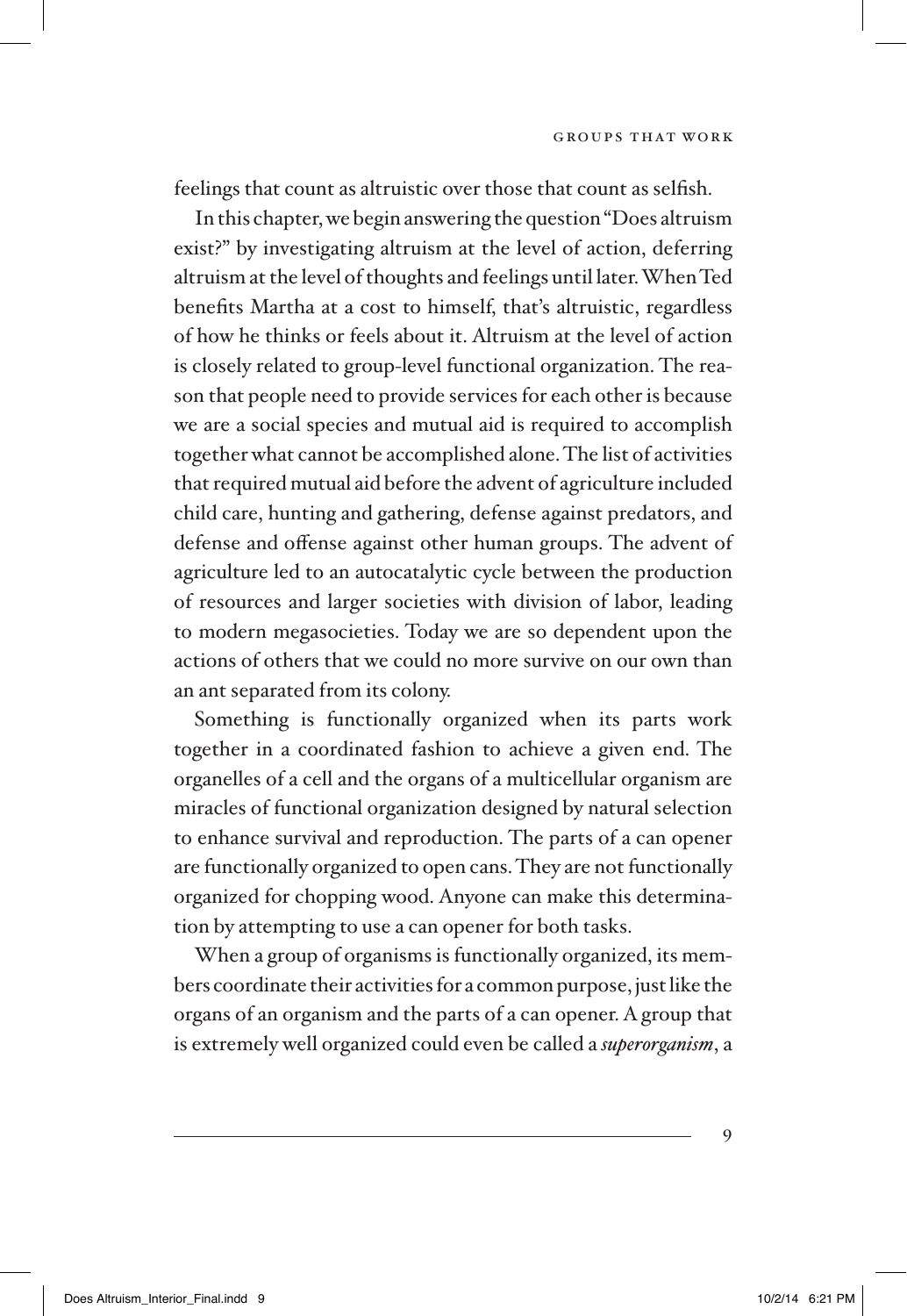metaphor with a venerable history in philosophical, religious, and political thought.

Do human groups ever achieve a degree of functional organization that deserves the term superorganism? How about animal groups? In short, do functionally organized groups exist? This is not exactly the same question as "Does altruism exist?" but it is highly relevant and a lot easier to answer, as we shall see.

To begin, consider an aircraft carrier. The ship itself is a marvel of functional design for the purpose of providing a mobile airport. Nobody who studies its features can doubt its function any more than doubting the function of the heart or the toothed wheel of a can opener. The social organization of the crew is also a marvel of functional design, as anthropologist and cognitive psychologist Edwin Hutchins describes in his book *Cognition in the Wild*. 1 Several hundred in number, the crew is organized into teams that are specialized to perform various tasks. Hutchins focuses on the team responsible for the crucial task of navigation and especially locating the position of the ship when it is close to shore. The process of measuring the compass directions of landmarks on the shore, marking them on a chart, and using triangulation to identify the position of the ship is easy to understand and can be performed by a single person given enough time, but it must be performed by a team of people to ensure accuracy and to recalculate the ship's position every few minutes. The social organization of the navigational team has been refined over the course of nautical history and has even coevolved with the physical architecture of the chartroom. It includes the training of team members over the long term and enough redundancy so that some members of the team can be called away without compromising the performance of the group too severely. One reason that Hutchins chose to study navigational teams is that their social interactions can be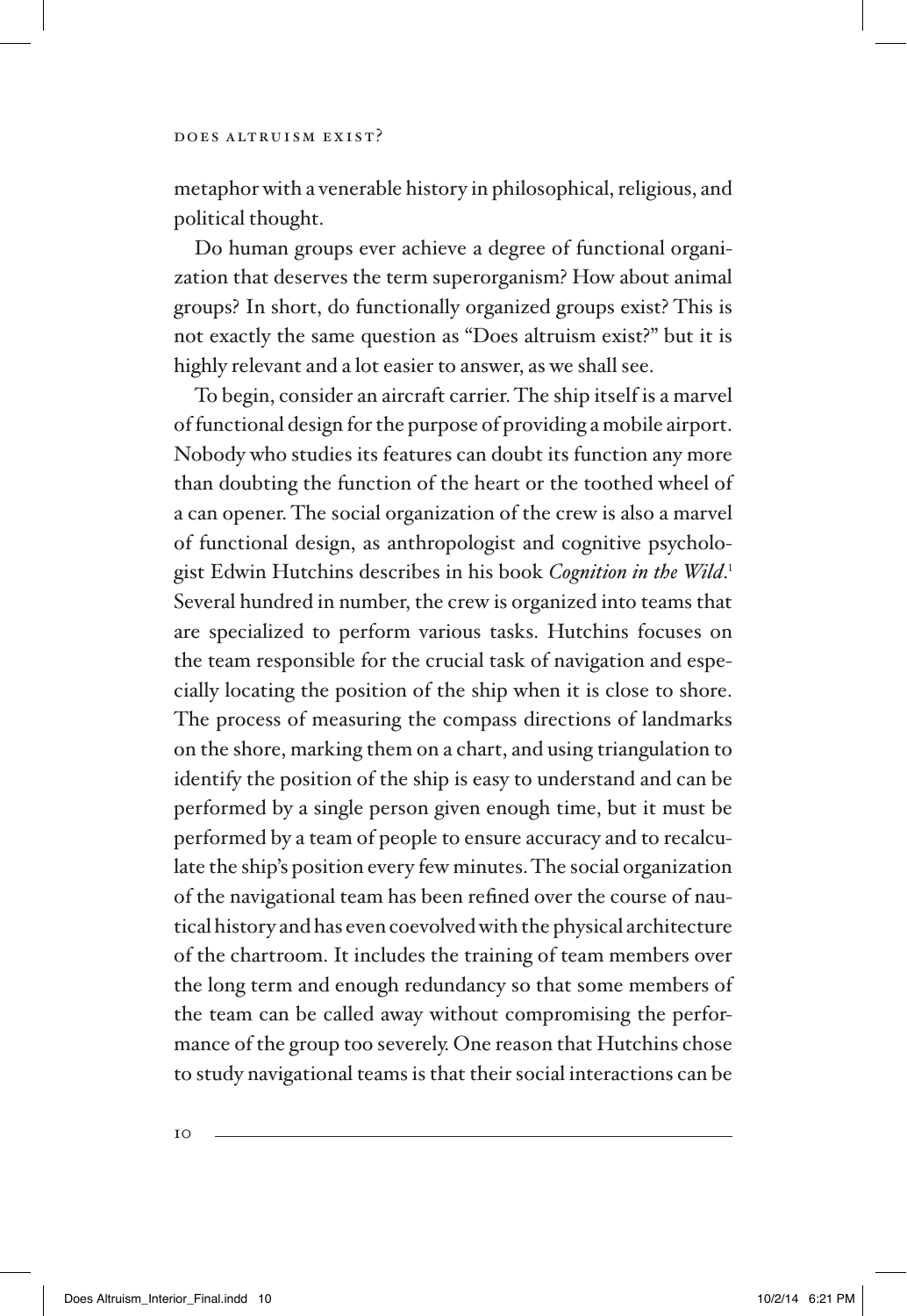understood in purely computational terms—the perception and transformation of information, leading to physical action—in just the same way that a single brain can be understood in computational terms. This particular group of people engaged in this particular task is functioning like a single brain. I say more about this comparison as we proceed.

Another example of group-level functional organization serves us throughout the book. Elinor Ostrom was awarded the Nobel Prize in economics in 2009 for showing that groups of people are capable of managing their own resources, but only if they possess certain design features.<sup>2</sup> She and her associates did this in part by assembling a worldwide database of groups that attempt to manage resources such as irrigation systems, ground water, fisheries, forests, and pastures. These are called *common-pool resources* (CPR) because they cannot easily be privatized. They are vulnerable to a social dilemma that ecologist Garrett Hardin made famous in his 1968 article titled "The Tragedy of the Commons."3 Hardin imagined a village with a field upon which any townsperson could graze his or her cows. The field can only support so many cows, but each townsperson has an incentive to exceed this capacity by adding more of his or her own cows, resulting in the tragedy of overuse. Prior to Ostrom's work, economic wisdom held that the only solution to this problem was to privatize the resource (if possible) or to apply top-down regulation. Ostrom's demonstration that CPR groups are capable of managing their own affairs was so new and important that it warranted the Nobel Prize.

Ostrom's work was equally noteworthy for showing that groups must possess certain design principles to effectively manage their resources. An efficacious group needs these design principles in the same way that we need our organs, a can opener needs its parts, and the navigation team aboard an aircraft carrier needs to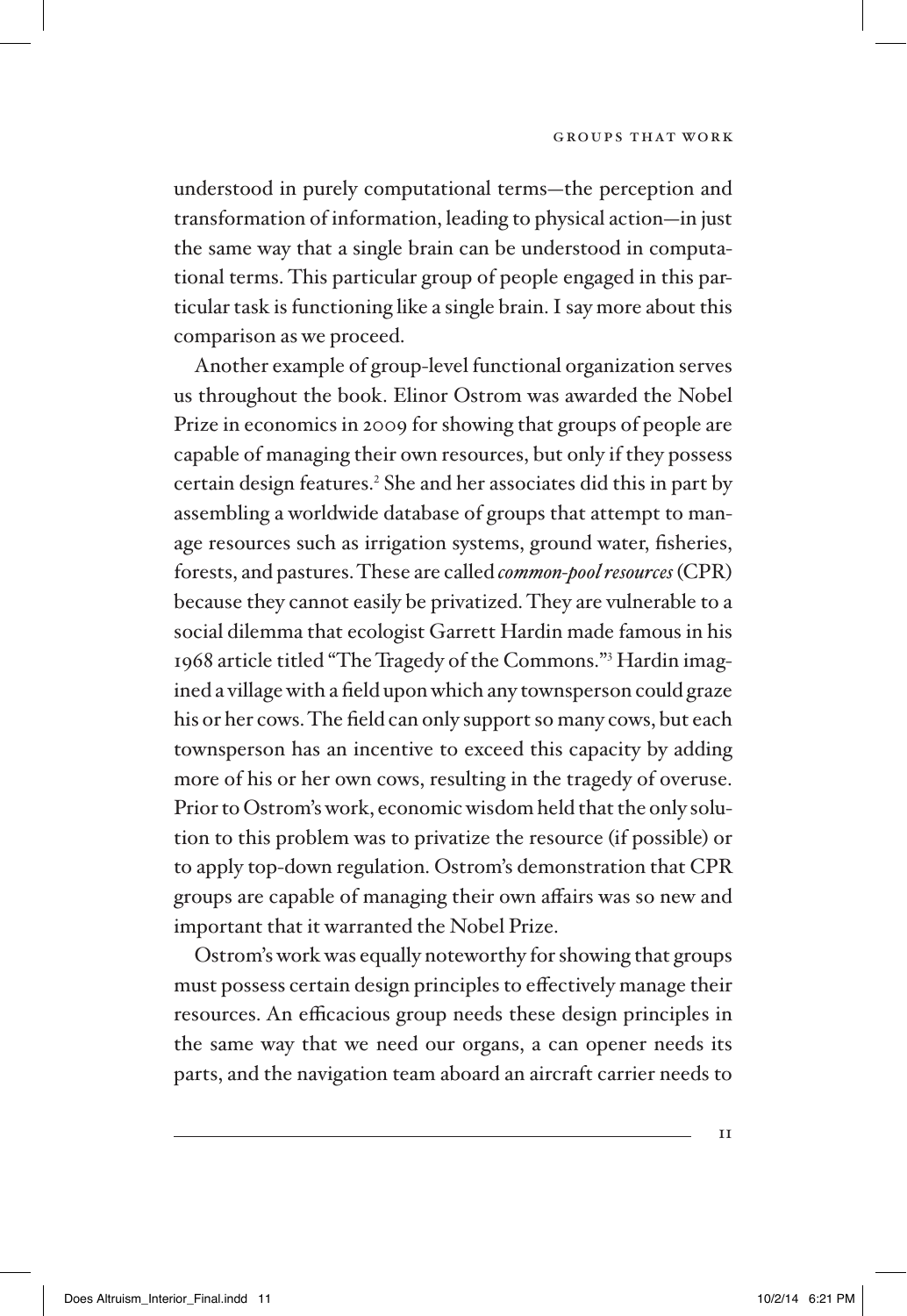be structured as it is. Ostrom identified eight core design principles required for the CPR groups in her worldwide database to effectively manage their affairs:

1. *Strong group identity and understanding of purpose*. The identity of the group, the boundaries of the shared resource, and the need to manage the resource must be clearly delineated.

2. *Proportional equivalence between benefits and costs*. Members of the group must negotiate a system that rewards members for their contributions. High status or other disproportionate benefits must be earned. Unfair inequality poisons collective efforts.

3. *Collective-choice arrangements*. People hate being told what to do but will work hard for group goals to which they have agreed. Decisionmaking should be by consensus or another process that group members recognize as fair.

4. *Monitoring*. A commons is inherently vulnerable to free-riding and active exploitation. Unless these undermining strategies can be detected at relatively low cost by norm-abiding members of the group, the tragedy of the commons will occur.

5. *Graduated sanctions*. Transgressions need not require heavyhanded punishment, at least initially. Often gossip or a gentle reminder is sufficient, but more severe forms of punishment must also be waiting in the wings for use when necessary.

6. *Conflict resolution mechanisms*. It must be possible to resolve conflicts quickly and in ways that group members perceive as fair.

7. *Minimal recognition of rights to organize*. Groups must have the authority to conduct their own affairs. Externally imposed rules are unlikely to be adapted to local circumstances and violate principle 3.

8. *For groups that are part of larger social systems, there must be appropriate coordination among relevant groups*. Every sphere of activity has an optimal scale. Large-scale governance requires finding the

12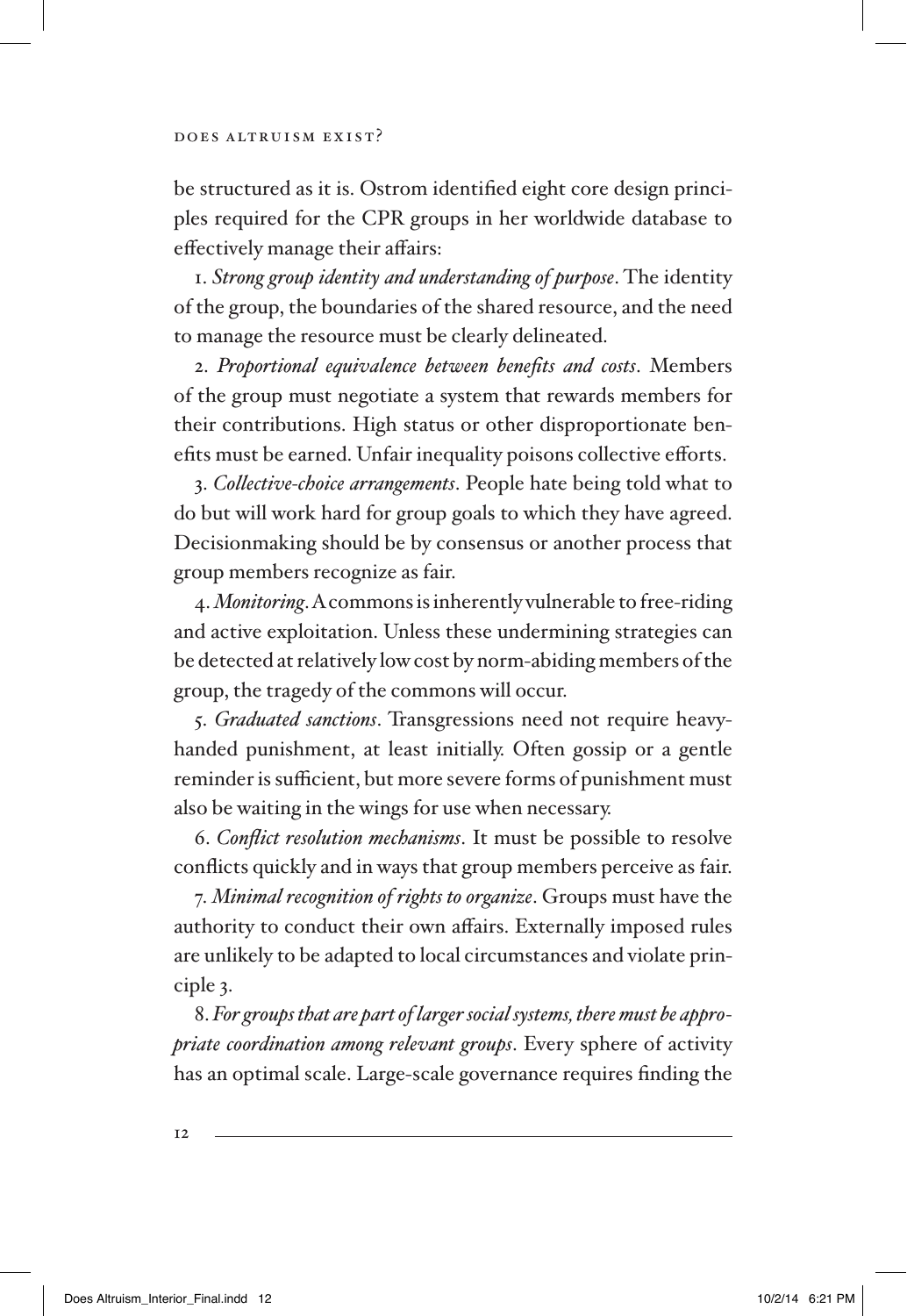optimal scale for each sphere of activity and appropriately coordinating the activities, a concept called *polycentric governance*. 4

These core design principles were described in Ostrom's most influential work, *Governing the Commons*, published in 1990. A recent review of ninety studies that have accumulated since the original study provides strong empirical support for the efficacy of the core design principles, with a few suggested modifications that differentiate between the resource system and those authorized to use it.5 I was privileged to work with Lin (as Ostrom encouraged everyone to call her) and her postdoctoral associate, Michael Cox, for several years prior to her death in 2012, resulting in an article entitled "Generalizing the Core Design Principles for the Efficacy of Groups," which I draw upon throughout this book.<sup>6</sup>

These two examples establish a point that I hope will be obvious to most readers: at least some human groups are impressively functionally organized, inviting comparison to a single organism. How about animal groups? Nonhuman species afford many examples of group-level functional organization, including but not restricted to social insect colonies such as ants, bees, wasps, and termites.<sup>7</sup> These colonies have been celebrated for their groupishness since long before science existed as a cultural institution. Beehives are pictured on the road signs in Utah because the Mormons, following a long Christian tradition, admire the industry of individual bees on behalf of their groups.

Worker honeybees forgo reproduction and are willing to die in defense of their colony. These acts appear highly altruistic in behavioral terms (although the mental world of bees is no more scrutable than that of humans), but I focus here on a more subtle aspect of colony-level functional organization: the ability to make collective decisions. Bee colonies make daily decisions on where to forage, how to allocate the worker force, and so on. In addition,

13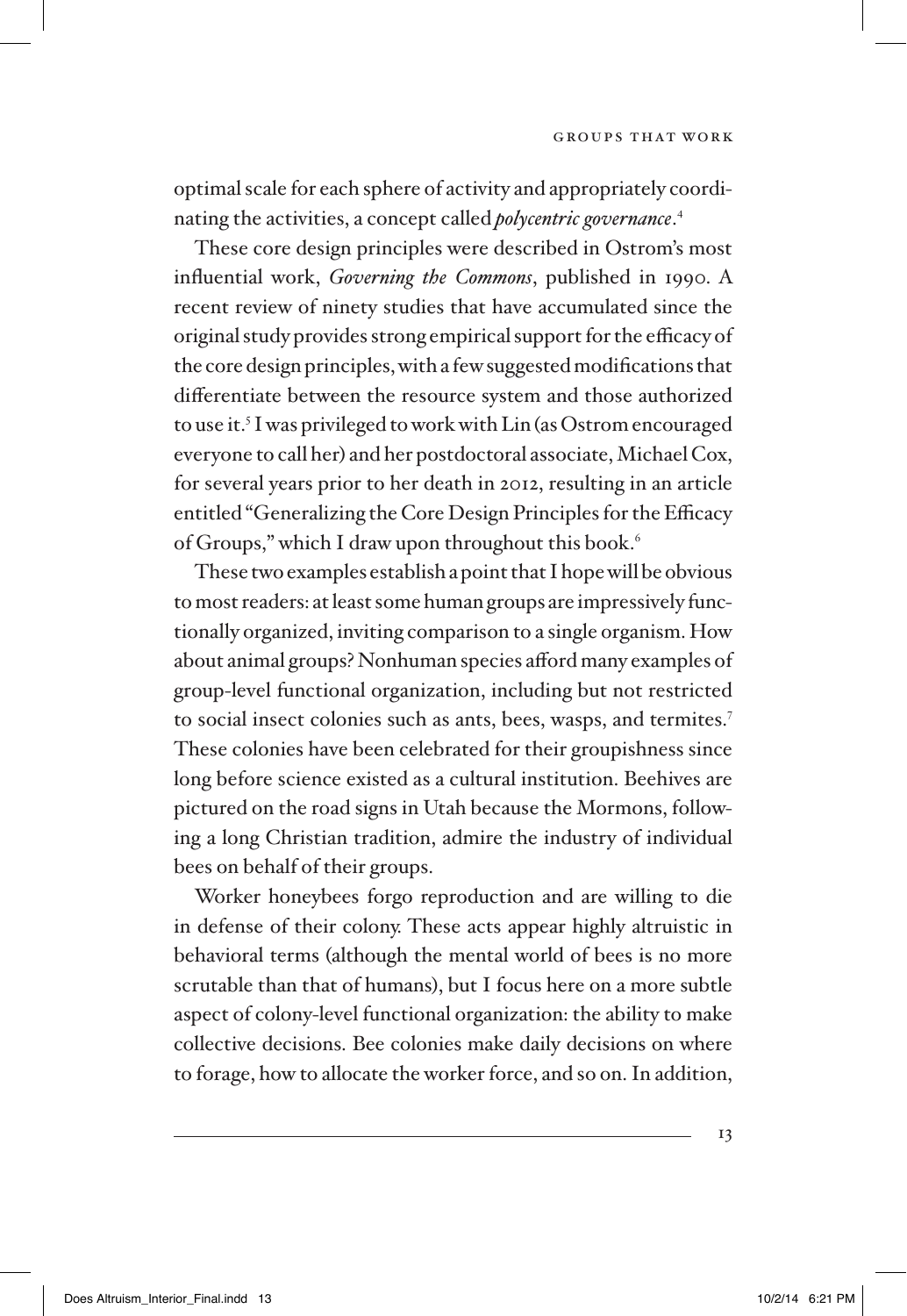when a colony splits by swarming, the swarm is faced with the critical task of finding a new nest cavity. Social insect biologist Tom Seeley and his colleagues have studied this process in minute detail.8 For some of their experiments, they transport beehives to an island off the coast of Maine that lacks natural nest cavities. The researchers present the swarms with artificial nest cavities that differ in their size, height, distance from the swarm, compass orientation, exposure to the sun, size of the opening, physical position of the opening, and other parameters. In this fashion, the researchers have determined that honeybee swarms give the nest cavities a thorough inspection and reliably pick the best over the worst, just like a discerning human house hunter. How do they do it?

Seeley and his colleagues can answer this question because all of the scout bees have been marked as individuals and monitored on their travels from the nest cavities to the swarm. Most scouts do not visit more than one nest cavity and therefore do not have enough information to make an individual choice. Instead, the collective decision is made on the basis of social interactions that take place on the surface of the swarm. The bees that make up the swarm, including the queen, take no part in the decisionmaking process, other than providing a surface for the scouts to interact with each other. The interactions can be regarded as a contest among the scouts that is decided on the basis of their persistence, which in turn is decided by the quality of the cavity that has been inspected. Once the winning faction reaches a critical threshhold, a new phase begins that involves arousing the entire swarm and guiding it to its new home. Even to a veteran evolutionist such as myself, it seems miraculous that such a coordinated social process among mere insects could have evolved by natural selection. But then, you and I are nothing more than a coordinated social process among mere cells!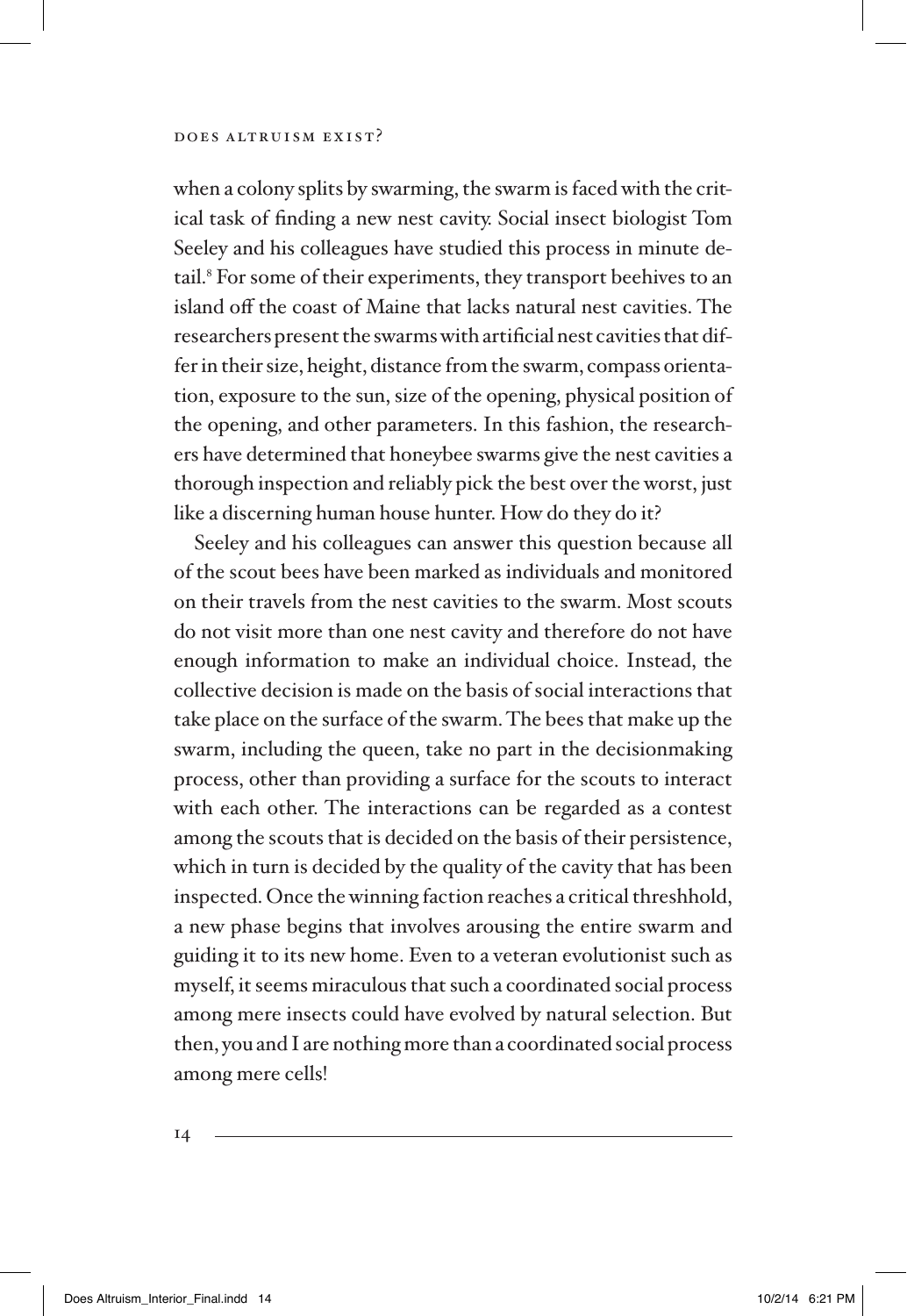How does the decisionmaking process of a honeybee colony compare to that of an individual such as you or me? Detailed research on rhesus monkeys involves having them watch a number of dots moving either left or right on a screen.<sup>9</sup> The monkeys are trained to move their head in the direction that most of the dots are moving, by rewarding them with a few drops of sweet liquid if they succeed and few drops of salty liquid if they fail. As they are making their decision, the researchers record the activity of neurons in their brains. Remarkably, the interactions among the neurons resemble the interactions among the bees. Some neurons fire at the sight of right-moving dots and others fire at the sight of left-moving dots. Their firing rates are unequal because more dots are moving in one direction than the other. As soon as the stronger "faction" reaches a threshold, the decision is made and the monkey turns its head in the appropriate direction. Once we regard an individual organism as a population of socially interacting cells, the possibility of a group mind, comparable to an individual mind, becomes less strange.

Biologists expect social insect colonies to have group minds because they function as superorganisms in so many other respects. The phenomenon of group-level cognition in nonhuman species is more general, however. Adult female African buffaloes ( but not juveniles or males) "vote" on where to graze at night by standing up and pointing their heads in their preferred direction with a distinctive posture while the herd is resting in the afternoon. This information is somehow integrated and, when evening falls, the entire herd gets up and moves in the chosen direction "as if conducted by a single master."10

I have studied group cognition in American toad tadpoles with my former graduate student Charles Sontag.11 We created food patches that varied in quality by mixing different amounts of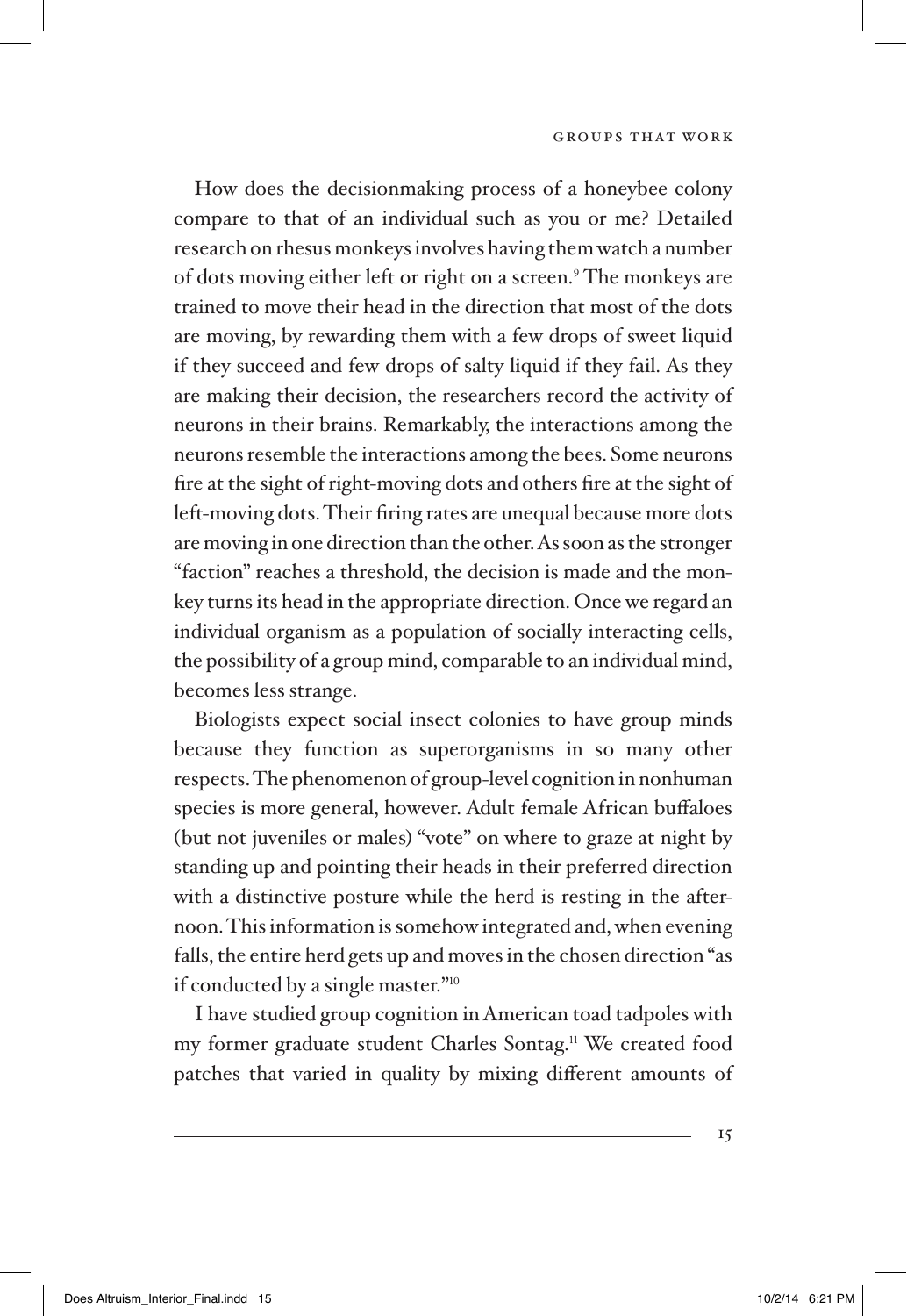aquarium fish flakes, ground to a fine powder, in an agar matrix. We placed the food patches in the tadpoles' natural environment and videotaped their response. Within minutes, the tadpoles started streaming toward the food patches and discriminated the better from the worse patch. They even formed columns that bore an eerie resemblance to ant columns. In laboratory experiments, we determined that the tadpoles communicate through surface waves and that individual tadpoles appear unable to locate a food patch by themselves, even from a short distance.

In addition to empirical examples such as these, a growing body of theory suggests that group-level cognition (along with other group-level adaptations) should be found in many social species, not just social insect colonies.12 In addition, animal groups can be functionally organized in some respects but not others. They might cooperate to locate the best food patches but compete once they get there, for example.

Let's take stock of the progress that we have made in this chapter. First, we have made a crucial distinction between altruism at the level of *action* and altruism at the level of *thoughts and feelings*. Second, we have established that altruism at the level of thoughts and feelings is worth wanting only insofar as it leads to actions that make the world a better place. Third, we have established that making the world a better place requires *group-level functional organization*—people coordinating their activities in just the right way to achieve a common goal. Fourth, we have established that group-level functional organization exists in both human and nonhuman societies. At least some of the time, members of groups coordinate their activities so well that they invite comparison to the cells and organs of a single organism.

The examples of group-level functional organization that I have provided do not seem very altruistic in the conventional sense. A